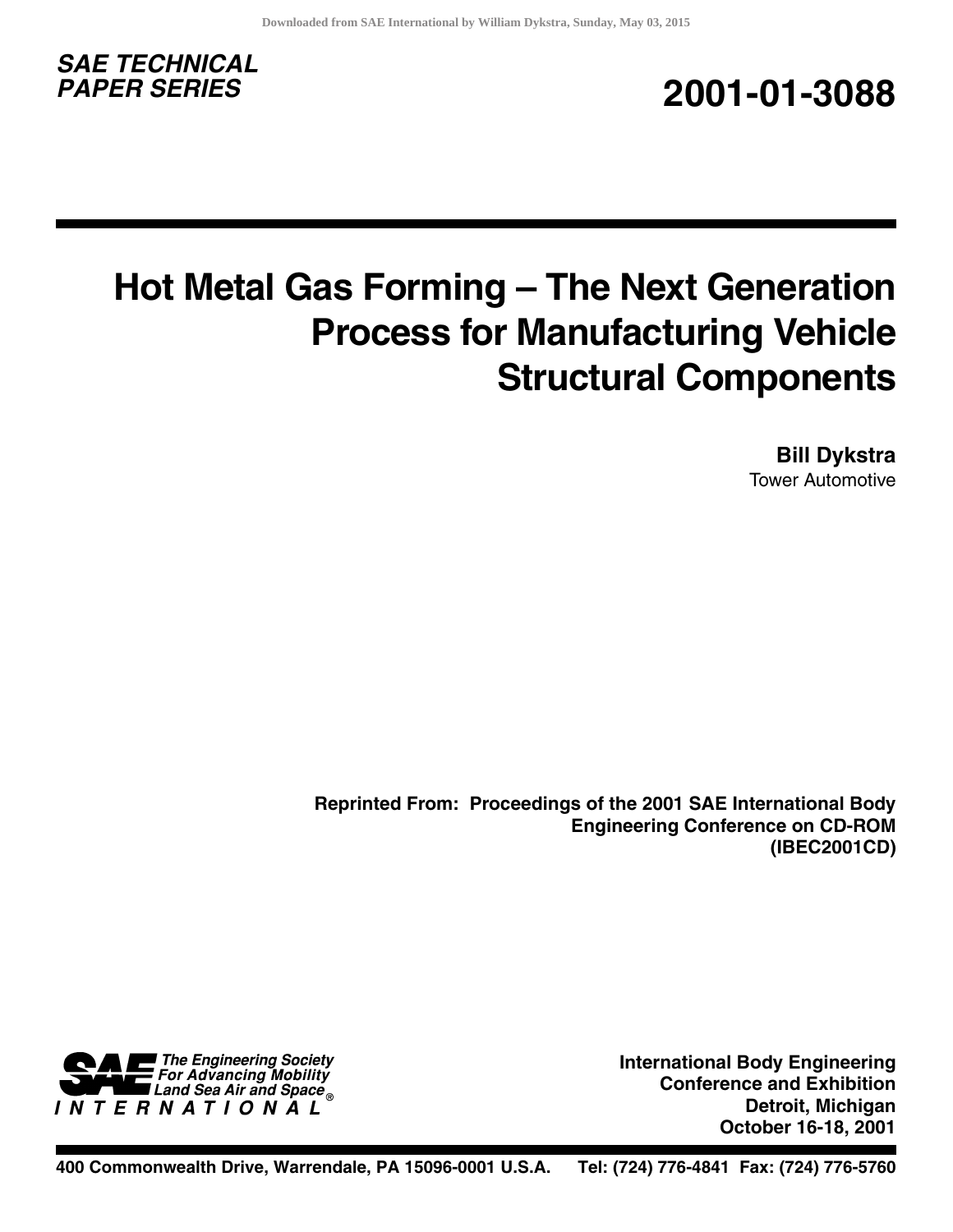The appearance of this ISSN code at the bottom of this page indicates SAE's consent that copies of the paper may be made for personal or internal use of specific clients. This consent is given on the condition, however, that the copier pay a per article copy fee through the Copyright Clearance Center, Inc. Operations Center, 222 Rosewood Drive, Danvers, MA 01923 for copying beyond that permitted by Sections 107 or 108 of the U.S. Copyright Law. This consent does not extend to other kinds of copying such as copying for general distribution, for advertising or promotional purposes, for creating new collective works, or for resale.

Quantity reprint rates can be obtained from the Customer Sales and Satisfaction Department.

To request permission to reprint a technical paper or permission to use copyrighted SAE publications in other works, contact the SAE Publications Group.



No part of this publication may be reproduced in any form, in an electronic retrieval system or otherwise, without the prior written permission of the publisher.

#### **ISSN 0148-7191 Copyright 2001 Society of Automotive Engineers, Inc.**

Positions and opinions advanced in this paper are those of the author(s) and not necessarily those of SAE. The author is solely responsible for the content of the paper. A process is available by which discussions will be printed with the paper if it is published in SAE Transactions. For permission to publish this paper in full or in part, contact the SAE Publications Group.

Persons wishing to submit papers to be considered for presentation or publication through SAE should send the manuscript or a 300 word abstract of a proposed manuscript to: Secretary, Engineering Meetings Board, SAE.

## **Printed in USA**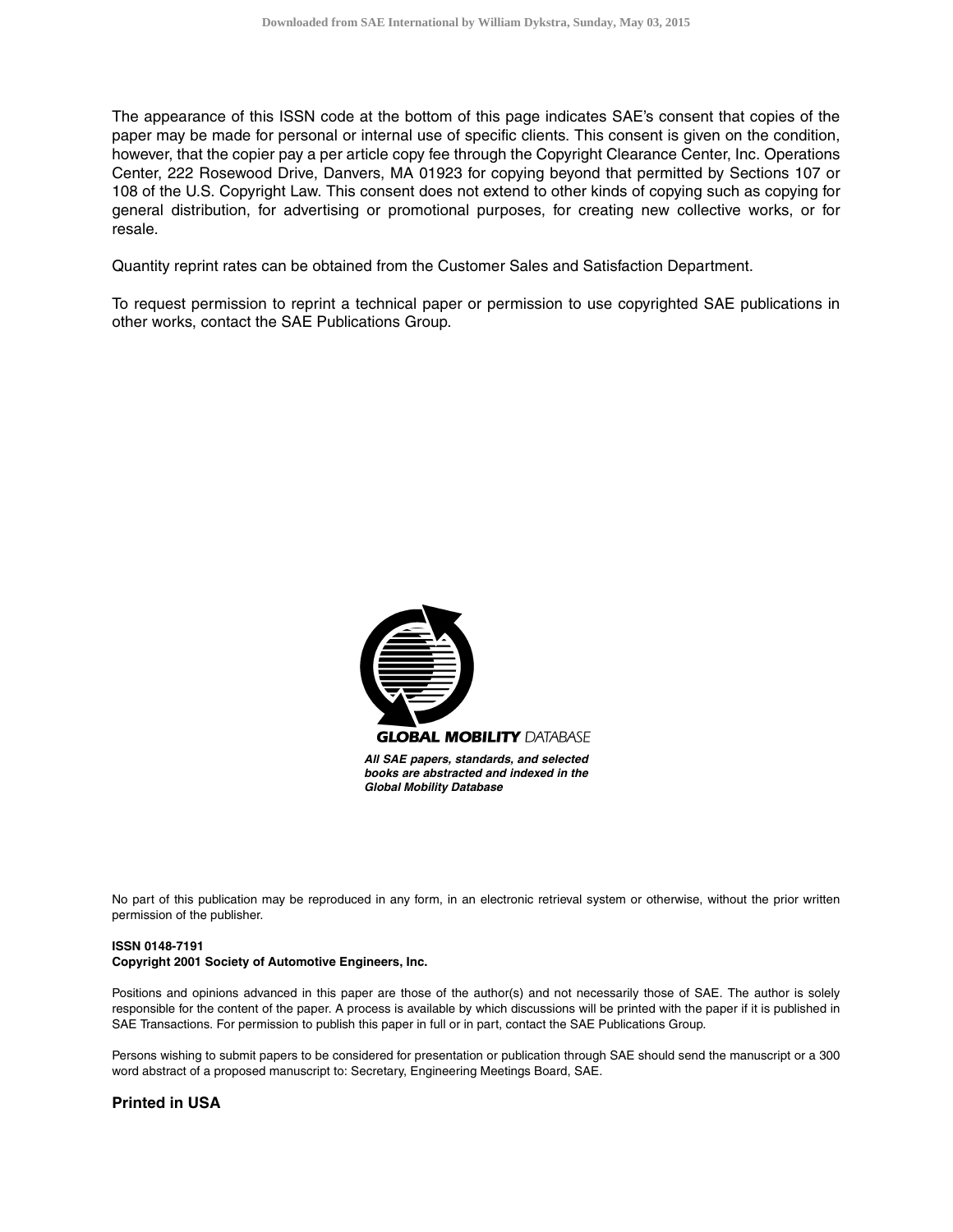**2001-01-3088** 

## **Hot Metal Gas Forming – The Next Generation Process for Manufacturing Vehicle Structural Components**

**Bill Dykstra**  Tower Automotive

Copyright © 2001 Society of Automotive Engineers, Inc.

## **ABSTRACT**

Hot Metal Gas Forming is an innovative metal forming technique with the potential to leapfrog conventional metal forming techniques of structural steel components for automotive and aerospace industry. HMGF is an outgrowth of superplastic forming (SPF) and hot blow forming (HBF) techniques that the aerospace industry developed to form aluminum and titanium structures. The goal of this program is to develop the HMGF process and prove its production readiness for wide spread use in the Automotive and Aerospace industries

## **INTRODUCTION**

THE TEAM - The Technology is being developed by team formally known as the Hot Metal Gas Forming Consortium. This Consortium (or team) is made up of individual companies. Each of these companies were asked to participate, because of their expertise in a field of technology which in-urn provided the team with the building blocks to develop this technology.

Battelle Research Institution Boeing Aircarft OEM - SPF Technology Rockwell / AB Controls Technology Sekely Industries Tooling Expertise Wayne State University Research Institution

Autodesk Design and Tooling Software Alcoa Material Expertise – Aluminum Atlas Technologies Material Transfer Technology Daimler/Chrysler OEM - Product Requirements LTV / Copperweld Material Expertise – Steel Erie Press Special Press Technology Ford Motor Company OEM - Product Requirements Lamb / Modern Proto. Integration / Tooling Tech. TOCCO Induction Heating Technology Tower Automotive Manufacturing Requirements Troy Design Product and Tooling Designs

## ORIGIONAL CONCEPTS





Background of the process

A metallic part is placed in a inductive field . Heat through the resistance of the material to the electrical current which then passes through the metal (aluminum or steel) component. Because the yield stress of the component decreases with the increase in temperature, the part can then be formed into a shape using low pressure (gas).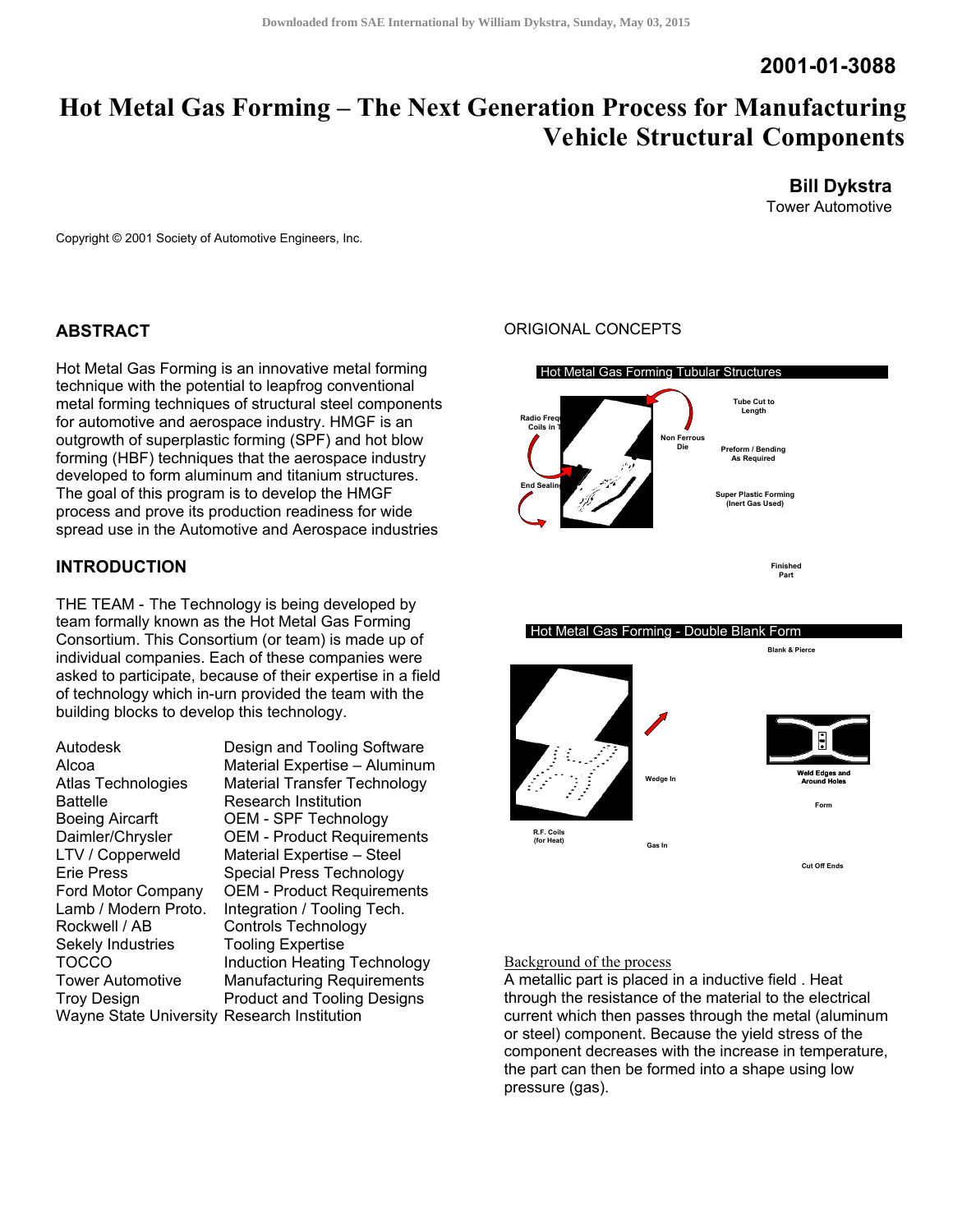## CURRENT POSITION OF THE HMGF

PROGRAM - The HMGF program is now in its final year of a three-year research program. Where the team is in relation to its objectives is listed as follows

Deliverables of the program - At the beginning of the HMGF program three distinct goals were established that once met would establish the process as a production ready process.

## Goal 1 - (Completed)

Verify feasibility of the process (To prove out HMGF techniques using simple laboratory tooling)

Goal 2 - (Target completion Dec 2001 – 6 mo after PPFS system is running)

To build a prototype production system using tooling, material and processing techniques learned in this program to prove process robustness and establish production costs (tooling and piece) / 300 piece run.

Goal 3 - (Item 1 completed and Item 2 completion for year 3 of program)

- 1 To prove out low temperature Superplastic techniques and to conduct DOE experiments.
- 2 In-situ thermal treatment to achieve improved mechanical properties of the parts.

Research and Development Plan - (Initial outline of what work was to be performed in what steps at the start of project)

Phase I - (Completed)

- 1 Utilizing a Tensile System (TS) at WSU, determine forming limits and process parameters of selected materials (Aluminum and Steel)
- 2 This phase of the program will determine process parameters/equipment capabilities required for phase II



Phase II – (Items 1,2 and 3 are currently completed)

- 1 Design, build/modify and launch the Laboratory Forming System (LFS).
- 2 Utilizing the LFS, determine forming limits and process parameters of experimental shapes and/or selected materials (Aluminum and Steel)
- 3 Determine experimental shapes build tooling for and tryout lab forming testing tool and determine forming limit parameters for selected materials
- 4 Determine process parameters/equipment capabilities required for prototype production forming system



Laboratory Forming System at Wayne State University



Steel part formed into a semi-square shape



First part – Al 6061 die formed 2 to 3 diameter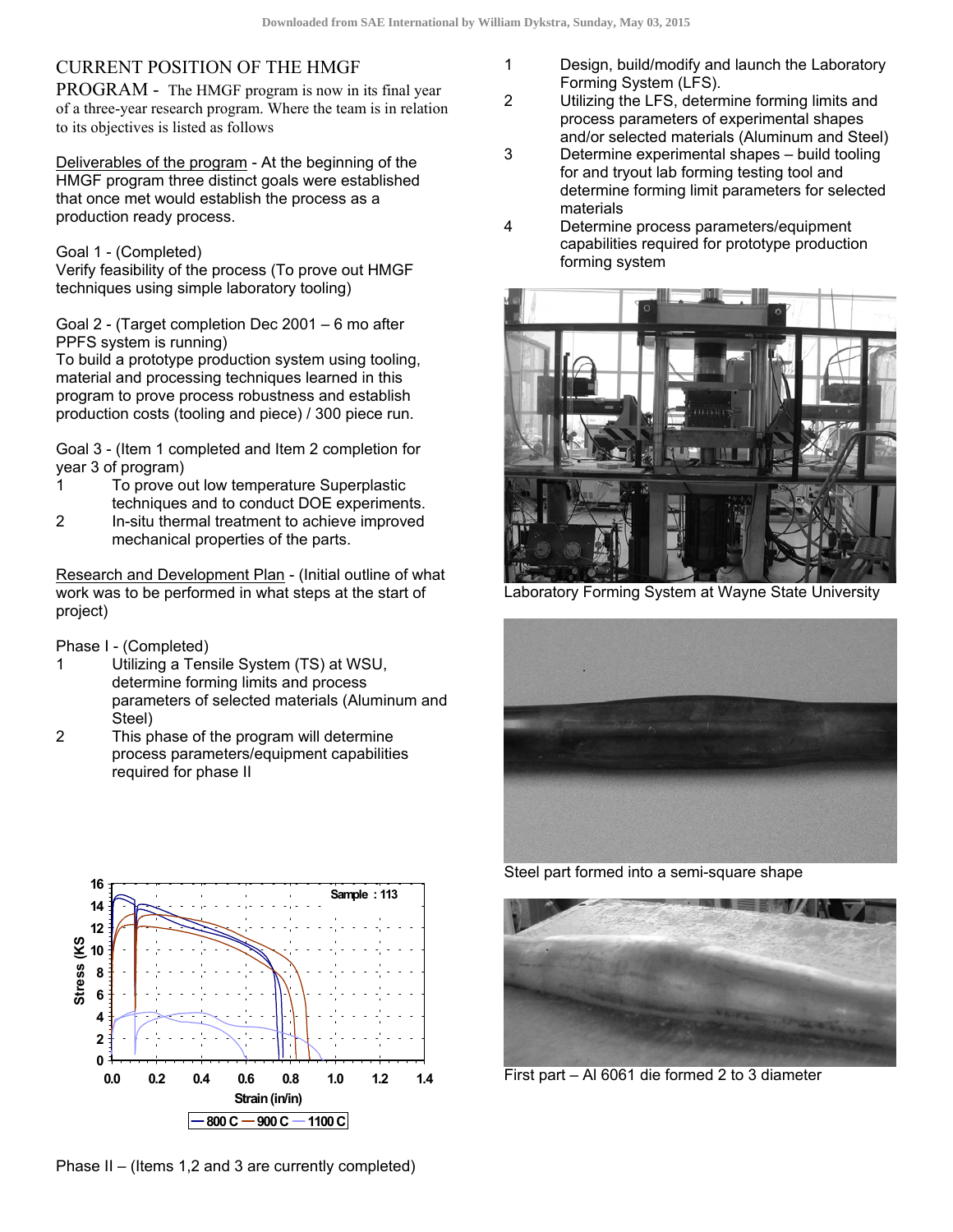Phase III - (Installation underway, first part targeted for October 1, 01)

- 1 Design, build and launch the Prototype Production forming System (PPFS) to validate process robustness
- 2 Design, build and tryout forming tooling for the (PPFS)
- 3 Determine process parameters for various materials (Aluminum and Steel), processforming capability, post processing capability and production process validation



Year 3 overview - In the last year of the program we should be able to accomplish the following tasks

- 1 Prove that the process is capable of producing parts in a production mode (completion of Goal 2)
- 2 Develop and tryout 2 to 3 different forming tools for the purpose of proving product design flexibility and process parameters (completion of Phase II and Phase III)

Raising the Bar - The ultimate goal of the program is to have the HMGF process widely accepted by US automotive and aerospace industry as a normal manufacturing process (like stamping, forging, superplastic forming or hydroforming). To achieve this goal we need to prove that the process is Implementation Ready (IR). This means that there is very low risk associated with components used in designing vehicles (air or ground) around the process of HMGF.

Manufacturing Questions

- 1 Determine what the cost of processing parts using the HMGF process will be.
- 2 Determine mean time between failures of the equipment (cost and timing of repairs)
- 3 Determine tool life cycle costs (cost of tool, number of parts per tool, cost of repair ect)
- 4 Determine what repeatability of the process will be of the parts (Dimensional, material structure)

5 Determine what the Join-ability of selected material will be after forming (Grain structure, Strength)

## OEM questions

- 1 Determine if or how the fatigue life of the material has changed, and what the effect of the service life of the product produced by the HMGF process will be
- 2 FEA simulation
	- Development of math models of what the material behaviors will be after the parts have been formed
	- Development of math models of selected (al and steel) materials to predict forming behavior of the material under the HMGF process parameters
	- Development of FEA tools to accurately predict electro mechanical coupling of inductive coil fields to parts being developed

The HMGF team will be able to answer some of these questions during this 3-year program but not all. With the resources we have available we will be able to accomplish the following in our Commercialization Plan

Commercialization Plan - Many companies have developed technology in the past (OEM's and Suppliers) that has never been used in an actual vehicle. This is generally due to one of the two following factors

First - Program management at the OEM's weigh the Benefits of using the technology (cost, weight, timing, safety) vs. it's the Risk of using the technology (pour quality, risk of not meeting vehicle launch dates)

Second - The "not invented here", syndrome

Both of these issues we are trying to cover in our commercialization plan (short term and long term). First is in the introduction of the process to the world OEM and Manufacturing base(s) - Timing and organization here is the key to getting the most "bang for the buck". We need to develop and release of information in a way that best introduces and that enables the OEM's to "want" the technology. The "want", of the technology is clear to us "the HMGF team", (low cost, high formability and heavy potentional for Intelligent structures). However the "Enablers", to the technology will be difficult to achieve. Think about it, when someone runs into your office and try's to sell some thing too good to be true, you become immediately cautious. The "Enablers", can be different groups or individual persons. Each of these groups of enablers has different missions, and therefore different reasons why they would or would not embrace HMGF. For some of these groups we need to be "process neutral to positive", if we are "process negative", implementation of HMGF will be difficult to achieve in a short period of time.